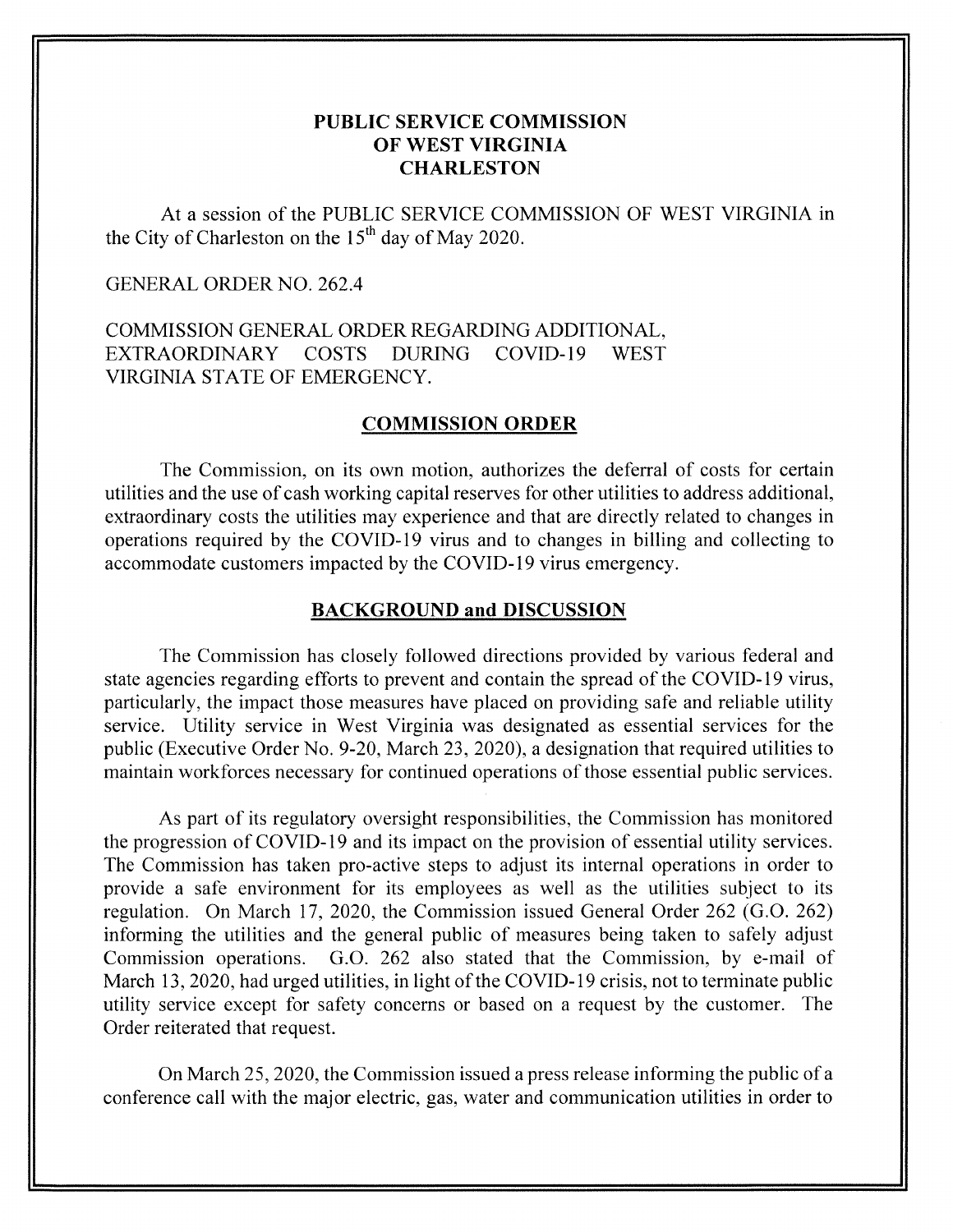determine the status of operations during the pandemic and to provide an opportunity for the utilities to share ideas and best practices regarding continued operations. The utilities also shared with the Commission their detailed plans for continued operations and next steps should the situation worsen. During this conference call the major utilities expressed their intent to temporarily discontinue service disconnection activities in order to promote a safer work environment for their employees and reduce the potential hardships that utility customers may be experiencing.

During these interactions with the various utilities, the Commission learned of several areas where the utilities were experiencing significant additional costs in order to meet the government guidelines regarding safe distancing, work from home and other measures. The Commission learned that in performing these essential utility services, utilities were being required to provide: (i) additional protective gear for employees, (ii) additional equipment to allow employees to work from home, (iii) additional cleaning and disinfection of facilities, and (iv) other related items. In addition, the "no service termination" policies and deferred payment options agreed to by the utilities have negatively impacted cash flow from the temporary curtailment of collection activities regarding past due balances from customers who are also experiencing difficulties because of the COVID-19 restrictions. Additionally, some utilities may be working to accommodate customers that face extraordinary demand charge minimums due to reduced operations related to the COVID- 19 emergency and such accommodation could impose additional related costs on the utilities. Other states, including Arkansas, Maryland, Nevada, and Virginia have also addressed deferral of COVID- 19 costs in recent orders.

After reviewing information about the significant additional, extraordinary costs being experienced by the utilities and the actions of other state regulatory commissions, the Commission on its own motion finds it appropriate and reasonable to address the accounting treatment for the additional, extraordinary costs brought about by COVID-19.

The methods the Commission employs in determining rate recovery for utilities owned by a private party and for publicly traded corporations (Privately Owned Utilities) differ significantly from utilities that are owned and controlled by various governmental agencies (Publicly Owned Utilities). The Commission will, therefore, address the accounting issues regarding additional, extraordinary costs for each of those categories of utilities separately.

All Privately Owned Utilities subject to regulation by the Commission may record a deferral of additional, extraordinary costs directly related to complying with the various government shut-down orders and COVID-19 precautions, including impacts on uncollectible expense and cash flow related to temporary discontinuance of "service terminations" for non-payment and credits for minimum demand charges associated with business customers adversely impacted by shut-downs or temporary closures related to the COVID-19 pandemic. The deferrals described above are subject to provisions of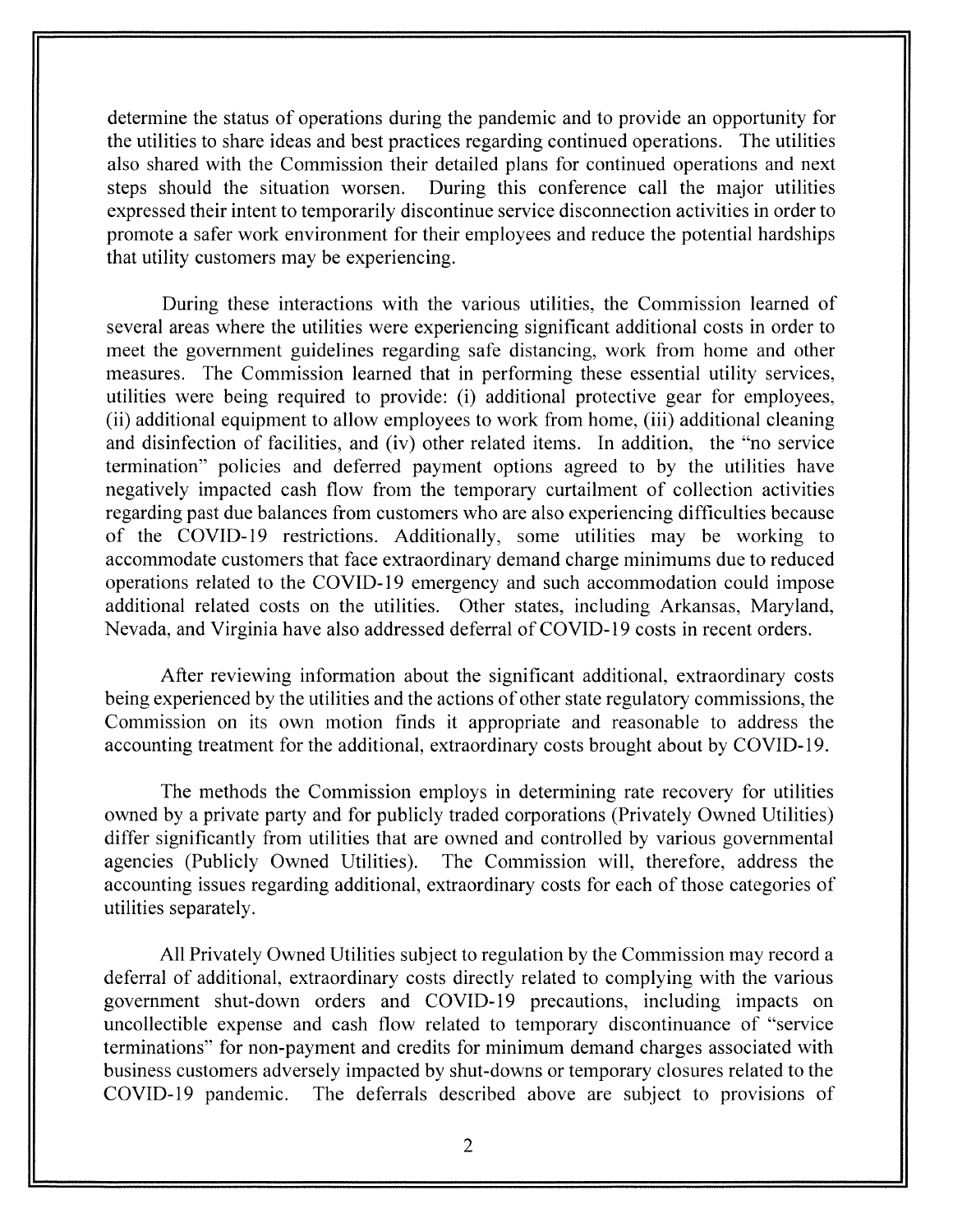Financial Accounting Standard Board's Accounting Standard Codification 980. The Commission emphasizes that this Order is for accounting purposes only and does not address methods or timing of potential future recovery of those deferred costs at this time. Such methods and timing for potential rate recovery of deferred costs will be addressed in future ratemaking proceedings in which the utility requests recovery of deferred costs.

In General Order 183.1 1 (February 24, 2020), the Commission addressed the Cash Working Capital Reserve account established by W. Va. Code  $\S$ 24-1-1(k), stating that each utility should use funds accumulated in its Cash Working Capital Reserve account only for extraordinary or non-recurring expenditures that would not be included in normal, on-going operation and maintenance or capital expenditures. All Publicly Owned Utilities that have established a Cash Working Capital Reserve Fund supported by rates that include a Cash Working Capital rate increment, are authorized to utilize Cash Working Capital Reserve Funds to meet cash flow requirements that have been negatively impacted by additional, extraordinary COVID-19 costs. In addition to the reporting requirements of G.O. 183.11, the utility shall document spending related to additional, extraordinary COVID- 19 costs. Should the use of Cash Working Capital Reserve Funds for additional, extraordinary COVID- 19 costs reduce the Cash Working Capital Reserve Fund below the one-eighth of O&M expenses as required by SB 234 and the Public Utility has not already requested cancelation of any Step 2 rate eliminating the Cash Working Capital rate increment, they should do so as described in G.O. 183.1 1. In addition we remind Publicly Owned Utilities subject to our rate jurisdiction that have a Commission-authorized SB 234-related rate increment in effect, that the Commission has previously explained that it will allow the filing of a limited rate application solely to replenish and maintain a reasonable Cash Working Capital Reserve that has been depleted for any reasonable and prudent reason, and will expedite the review of such a limited rate application.

Finally, Publicly Owned Utilities subject to our rate jurisdiction may file an application for a limited rate increment to recover only costs related to the COVID-19 emergency. The Commission waives the 30-day pre-filing notice and Rule 42 financial information requirements for such limited rate increment application. The utility should file documentation of the COVID-19-related costs and an explanation of the method and timing of cost recovery it is requesting. The utility must aid in the expedited review of such application by cooperating with Commission Staff review and data requests.

### **CONCLUSION OF LAW**

The accounting directives described in this Order are appropriate accommodations to continue operations under the restrictions imposed by current circumstances.